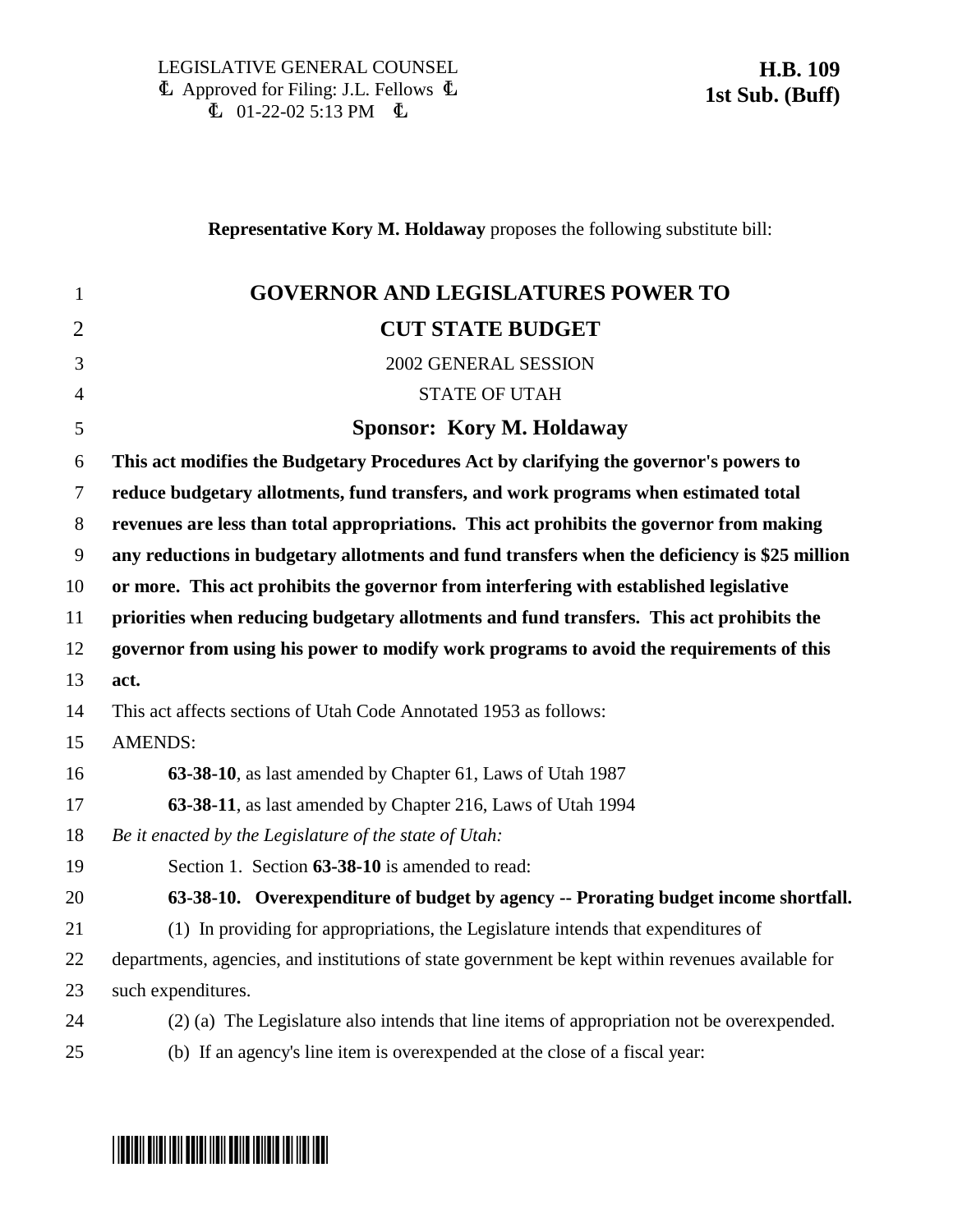## **1st Sub. (Buff) H.B. 109 01-22-02 5:13 PM**

| 26 | (i) the director of the Division of Finance may make payments from the line item to                          |
|----|--------------------------------------------------------------------------------------------------------------|
| 27 | vendors for goods or services that were received on or before June 30; and                                   |
| 28 | (ii) the director of the Division of Finance shall immediately reduce the agency's line item                 |
| 29 | budget in the current year by the amount of the overexpenditure.                                             |
| 30 | (c) Each agency with an overexpended line item shall produce a written report explaining                     |
| 31 | the reasons for the overexpenditure and shall present the report to the Board of Examiners as                |
| 32 | required by Section 63-6-10.                                                                                 |
| 33 | $(3)$ [H] (a) As used in this Subsection (3):                                                                |
| 34 | (i) "Estimated total revenues" means the estimated total of all revenues accruing in any                     |
| 35 | given fiscal year to the General Fund, or any other major fund type, collections, $[\sigma r]$ and dedicated |
| 36 | credits, from which appropriations are made <del>, are not sufficient to cover the appropriations made</del> |
| 37 | for that period, the governor shall reduce the budgetary allotments and transfer of funds by the             |
| 38 | amount of the deficiency] that are adopted by the Legislature's Executive Appropriations                     |
| 39 | Committee.                                                                                                   |
| 40 | (ii) "Total appropriations" means the total of all appropriations made for a particular fiscal               |
| 41 | year.                                                                                                        |
| 42 | (b) (i) If the total appropriations exceed the estimated total revenues by less than \$25                    |
| 43 | million, the governor may reduce budgetary allotments and transfers of funds by the amount of the            |
| 44 | deficiency.                                                                                                  |
| 45 | Whenever the Legislature has, in an appropriation act or statute, listed or funded<br>(ii)                   |
| 46 | projects or programs in a priority order, the governor shall ensure that the projects are fully funded       |
| 47 | in the order established by the Legislature and may not reduce the appropriation or budgetary                |
| 48 | allotment for a project with a higher priority while maintaining the entire appropriation or                 |
| 49 | allotment for a project with a lower priority.                                                               |
| 50 | (c) If the total appropriations exceed the estimated total revenues by \$25 million or more,                 |
| 51 | the governor may not reduce budgetary allotments or transfers of funds, but shall allow the                  |
| 52 | Legislature to resolve the deficiency.                                                                       |
| 53 | (4) (a) No department may receive any advance allotment, or allotments in excess of                          |
| 54 | regular monthly allotments, that cannot be covered by anticipated revenue within the work                    |
| 55 | program of the fiscal year, unless the governor allocates moneys from his emergency                          |
| 56 | appropriations.                                                                                              |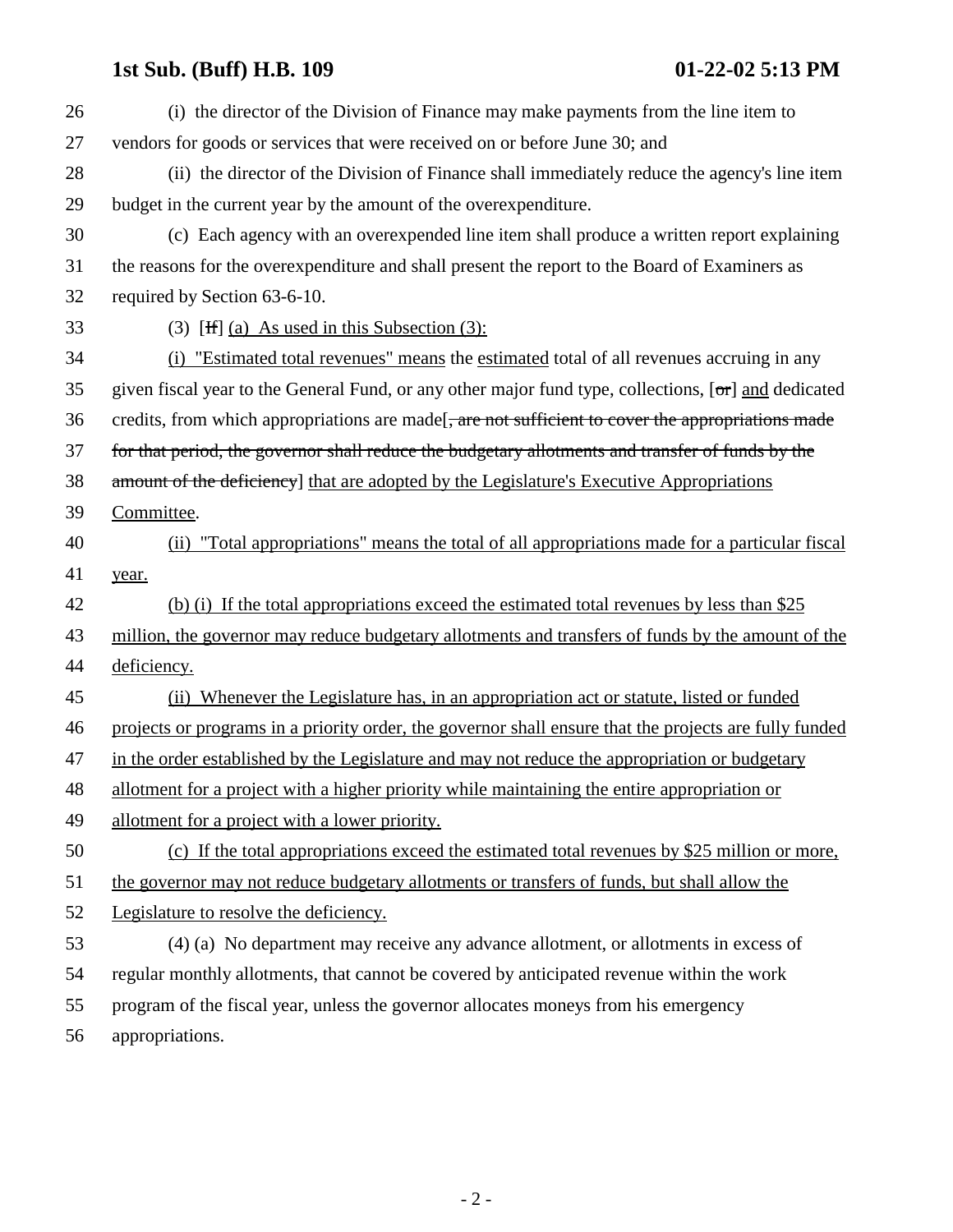## **01-22-02 5:13 PM 1st Sub. (Buff) H.B. 109**

| 57 | (b) All allocations made from the governor's emergency appropriations shall be reported               |
|----|-------------------------------------------------------------------------------------------------------|
| 58 | to the budget subcommittee of the Legislative Management Committee by notifying the Office of         |
| 59 | the Legislative Fiscal Analyst at least 15 days before the effective date of the allocation.          |
| 60 | (c) Emergency appropriations shall be allocated only to support activities having existing            |
| 61 | legislative approval and appropriation, and may not be allocated to any activity or function rejected |
| 62 | directly or indirectly by the Legislature.                                                            |
| 63 | Section 2. Section 63-38-11 is amended to read:                                                       |
| 64 | 63-38-11. Director of finance to exercise accounting control -- Work programs --                      |
| 65 | Allotments and expenditures.                                                                          |
| 66 | (1) The director of finance shall exercise accounting control over all state departments,             |
| 67 | institutions, and agencies other than the Legislature and legislative committees.                     |
| 68 | (2) (a) The director shall require the head of each department to submit, by May 15 of each           |
| 69 | year, a work program for the next fiscal year.                                                        |
| 70 | (b) The director may require any department to submit a work program for any other                    |
| 71 | period.                                                                                               |
| 72 | (3) The work program shall include appropriations and all other funds from any source                 |
| 73 | made available to the department for its operation and maintenance for the period and program         |
| 74 | authorized by the appropriation act.                                                                  |
| 75 | $(4)$ (a) The director of finance shall, upon request from the governor, revise, alter,               |
| 76 | decrease, or change work programs.                                                                    |
| 77 | The governor may not request revisions, alterations, decreases, or changes in work<br>(b)             |
| 78 | programs to avoid the requirements of Subsection 63-38-10(3).                                         |
| 79 | (5) Notwithstanding the requirements of Title 63, Chapter 38a, Revenue Procedures and                 |
| 80 | Control Act, the aggregate of the work program changes may not exceed the total appropriations        |
| 81 | or other funds from any source that are available to the department line item for the fiscal year in  |
| 82 | question.                                                                                             |
| 83 | (6) The director of finance shall transmit a copy of the changes when approved by the                 |
| 84 | governor to the head of the department concerned and also a copy to the legislative analyst.          |
| 85 | (7) Upon request, review, and approval by the governor, the director of finance shall                 |
| 86 | permit all expenditures to be made from the appropriations or other funds from any source on the      |
| 87 | basis of those work programs.                                                                         |
|    |                                                                                                       |